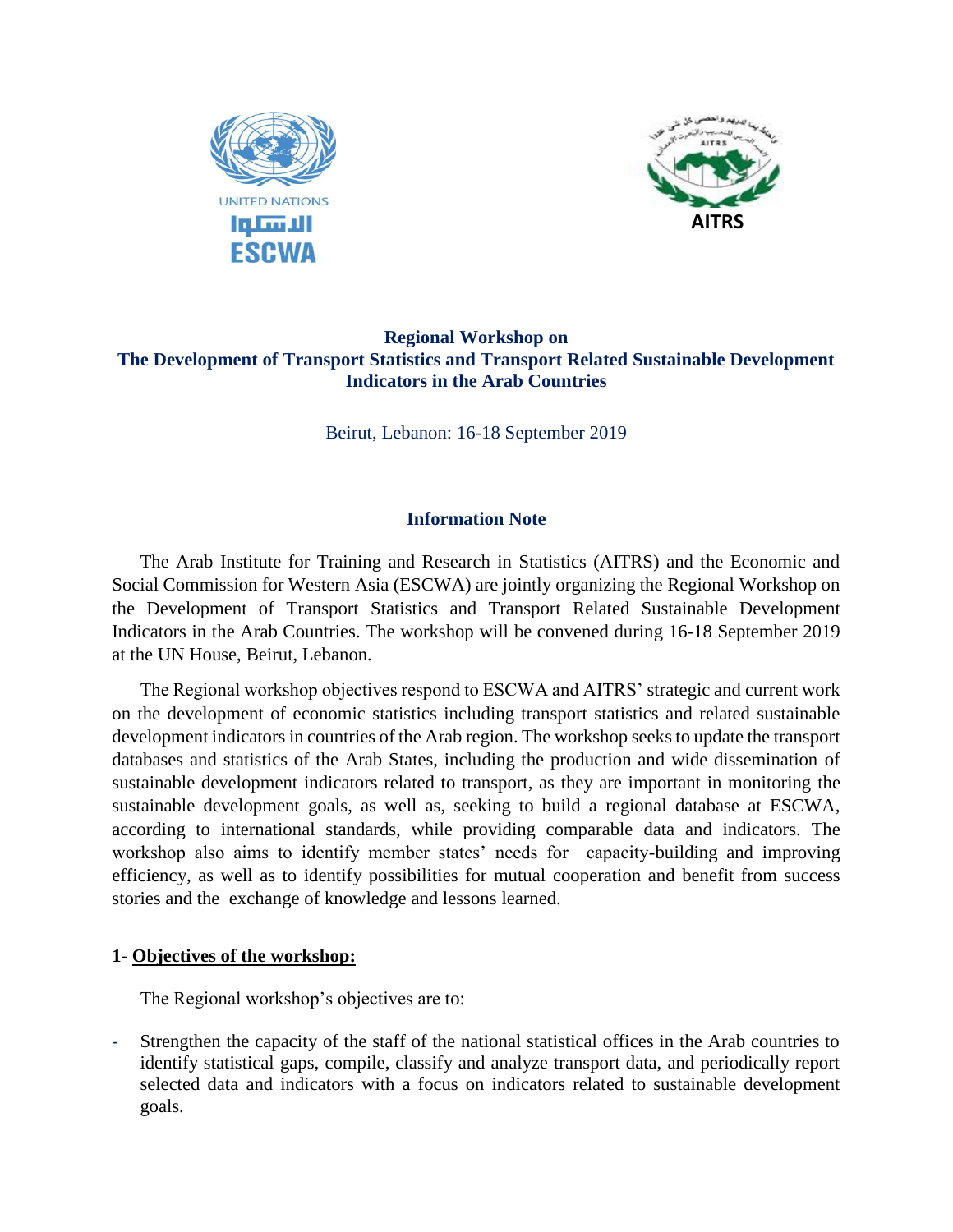- Strengthen cooperation with regional and national partners to ensure consistency and harmonization of data collection and dissemination methodologies with those adopted regionally and internationally.
- Share knowledge on best practices and lessons learned in the collection and dissemination of transport data.
- Promote cooperation in the dissemination of transport data and contribute to the establishment of a regional transport database.
- Agree on a core set of inland transport statistics and sustainable development indicators relevant to the ESCWA regional database platform and agree on steps for future collaboration in updating and developing national and regional databases and their consistency with international data.
- Identify the future needs of Arab States in capacity-building, promoting efficiency and exchange of successful experiences.

#### **2- Expected outcomes of the workshop:**

- a) Improved capacity of staff of the National Statistical Offices, bodies and institutions involved in transport statistics, to identify statistical gaps, collect, compile and analyze data and periodically report on selected transport indicators and those related to sustainable development.
- b) Establish follow-up mechanisms to serve Member States in the area of statistical capacitybuilding.
- c) Strengthen regional, international and national partnerships in transport statistics, thereby contributing to building capacities and the harmonization of methodologies adopted with those adopted internationally.

#### **3-Main themes of the workshop:**

To achieve the objectives and goals of the workshop, the workshop will focus mainly on the status of the collection and dissemination of transport statistics in Arab countries, the sources and methodologies used in the collection of transport data and their means of dissemination, the scope of their coverage, completeness, periodicity, and their consistency with international and regional definitions and methodologies. The workshop will also assess the availability of transport related indicators for sustainable development.

In an effort to update its own database on transport, ESCWA had prepared and sent a questionnaire and sent it to its member countries as well as to Arab non-member countries ' national statistical offices in mid-April 2019 with the purpose to identify the status of collection, quality, completeness, sources, periodicity and timeliness of transport data, as well as the consistency of the methods of compiling data with the international and regional ones. The questionnaire is also intended primarily to identify what Member States are doing in their efforts to provide transport related sustainable development indicators. It should be noted that the questionnaire consists of three parts, the first of which addresses the production, availability, continuity and completeness of transport data, the second part addresses availability of transport related sustainable development indicators, while the third requests sectoral transport data starting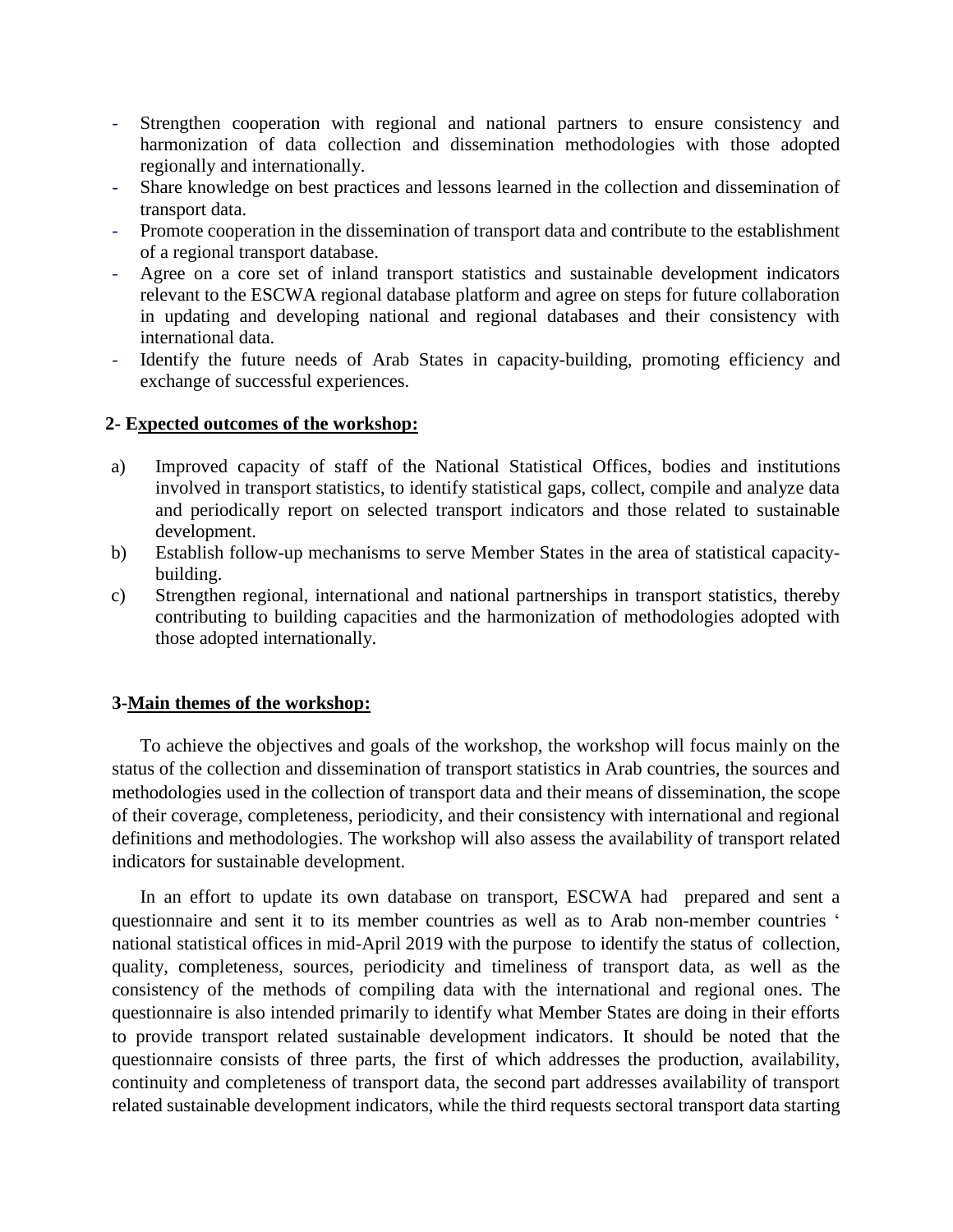2005 to 2018 by: means of transport; data sources, definitions and issuers. The themes and results of the questionnaire will form a major part of the workshop' topics.

The workshop will address the following themes:

- 1. Statistical Standards, methodologies, statistical categories and legal frameworks governing the provision of transport statistics;
- 2. Transport-related sustainable development indicators (provided by some relevant specialized organizations and country experiences);
- 3. ESCWA questionnaire : Objectives, scope, responses and limitations ;
- 4. Availability, completeness, consistency, comparability and validation of data:
	- a. Road transport (org/presentation + country experiences)
	- b. Railway transport (org/presentation + country experiences)
	- c. Marine Transport (org/presentation + country experiences)
	- d. Air Transport (org/presentation + country experiences)
	- e. Multimodal transport (org/presentation + country experiences)
- 5. Uses of modern technology as sources of alternative data;
- 6. Regional and global perspectives on transport indicators: partnerships, stocktaking and harmonization;
- 7. Panel Discussion: Moving forward in data collection and dissemination for the Arab region, and respective capacity building needs thereof.

The workshop will provide an opportunity for participating countries to present their experiences on the topics and themes mentioned in point 4 mainly and others if they so wish. The representatives of these States will inform the organizers of the workshop of their desire to present their countries ' experiences according to the topics listed as soon as possible and to provide the secretariat of the workshops with the working papers, presentations or summaries of their interventions one month in advance of the date of the workshop and preferably before The first of August in order to organize and manage the working sessions.

#### **4-Participants:**

Participants to the meeting will comprise government experts from the national statistical offices of all Arab countries, and preferably involved in the production and dissemination of transport data and aware of ESCWA's questionnaire. Participants from ministries of transport and relevant national bodies may also participate in the workshop provided they are nominated by their respective NSO. Experts from regional and international organizations will also be participating in the workshop.

The organizers will be funding the participation of only one representative from the National Statistical Offices in the Arab countries according to their respective rules of procedure. Additional participants from the Arab countries, regional and international organizations including UN organizations and the League of Arab States will be participating in the workshop at their own expense.